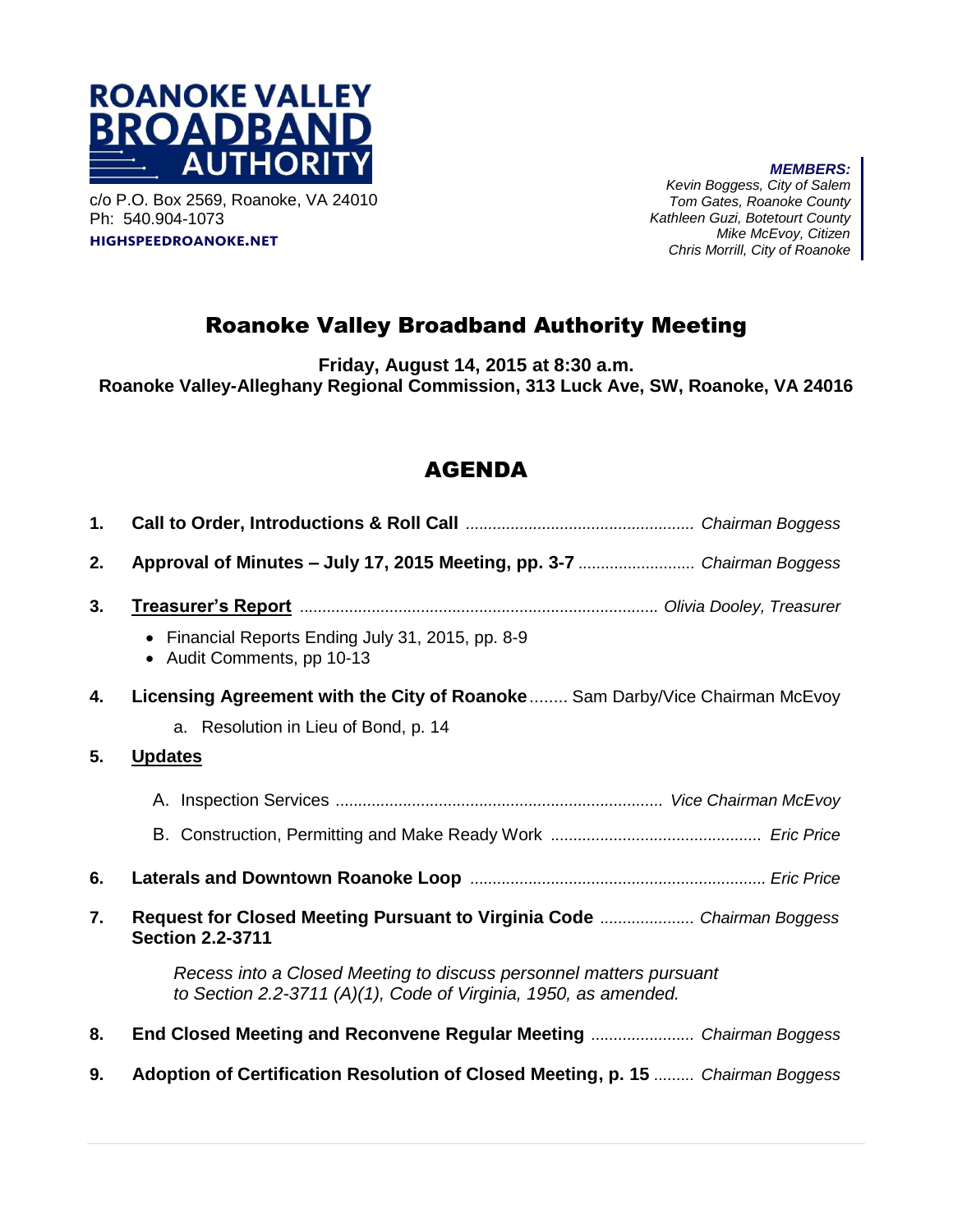## **10. Action(s) by the Authority as a Result of the Closed Meeting** *.......... Chairman Boggess*

## **Broadband Agenda (Cont'd) Page 2**

## **11. Other Business**

Next Meeting Date Friday, September 18, 2015 *................................ Chairman Boggess*

## **12. Adjournment**